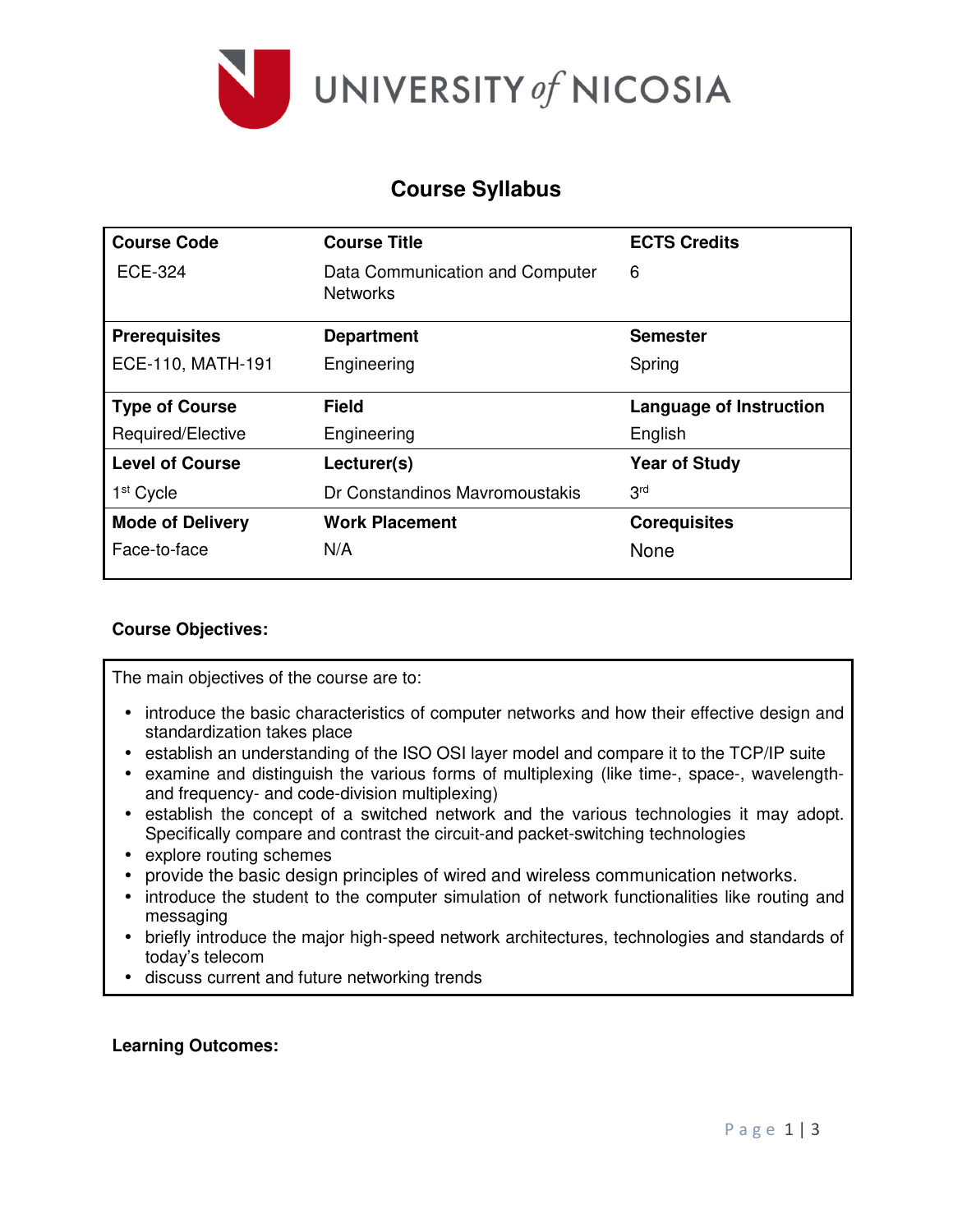

After completion of the course students are expected to:

- 1. identify the basic computer network characteristics
- 2. associate with the need for network layered approach and correspond various protocols to the OSI model
- 3. underline the concept of switched networks and evaluate the technologies of packet- and circuit-switching
- 4. compare and contrast the various forms of division multiplexing
- 5. determine how digital and analog and digital telephone hierarchies came to be
- 6. appraise the basic spread spectrum techniques (DSSS and FHSS)
- 7. distinguish the protocols used in various types of computer networks (TCP, UDP, ALOHA, Token Ring etc.)
- 8. determine what ad-hoc and sensor networks are, and identify the various constraints specific to these networks
- assess network performance using a computer simulation.

#### **Course Content:**

- 1. Introduction to Networks (OSI layers, topologies, standardization bodies)
- 2. Introduction to transmission systems. Multiplexing /demultiplexing concepts (TDM, FDM etc.). The E1/DS1 frames
- 3. Spread Spectrum techniques
- 4. Digital telephone exchange and the PSTN. Broadband access technologies. Copper based access (xDSL), Fiber in the access network (PON, FTTx)
- 5. Data-Link Layer Encoding, Framing and Synchronization, Error Detection and Correction, Flow control and the sliding window algorithm
- 6. Principles of Medium Access Control. Ethernet (802.3), Token Ring (802.5), FDDI, Wireless (802.11)
- 7. Packet- and Circuit- switching technologies
- 8. The Network Layer and its usage in the Internet, routing and addressing principles
- 9. Transport layer Services and Protocols. UDP and TCP; TCP congestion control
- 10. Current networking trends: Sensor and Ad-Hoc Networks
- 11. Brief introduction to high-speed networks (ATM, SDH/SONET

#### **Learning Activities and Teaching Methods:**

Lectures, Theoretical In-class Exercises and brief computer tutorials

#### **Assessment Methods:**

Homework, Computer Simulation Projects and Labs, Mid-Term, Final Exam